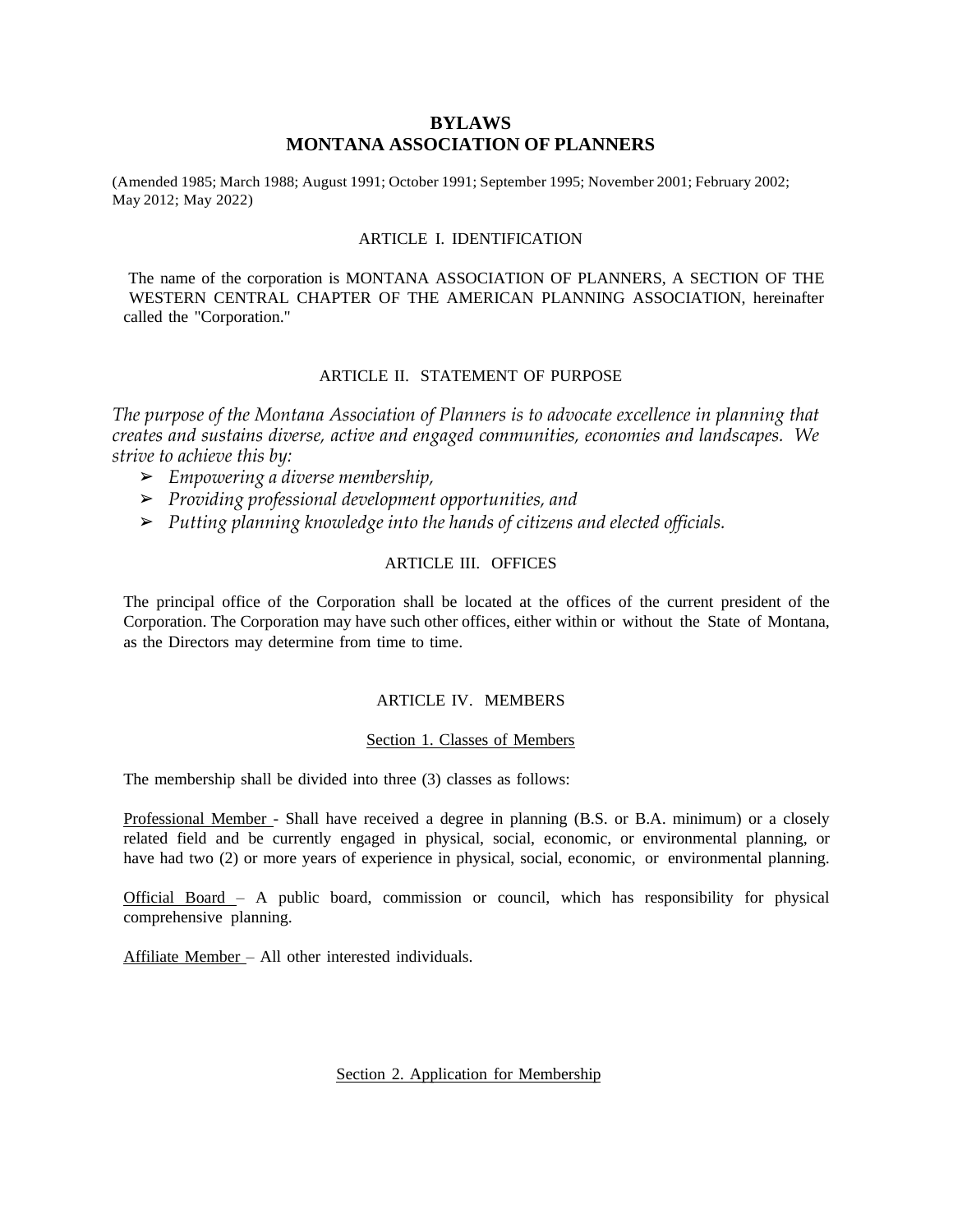Any person, firm or corporation interested in becoming a member of the Corporation shall submit a written and signed application (on a form approved by the Board of Directors) to the Membership Committee. The Membership Committee shall consider all applications and assign a class of membership to each new applicant. Applicants shall become members after notification of their membership class and upon payment of the required dues.

An application may be disapproved by the Membership Committee, for good cause; however, the applicant shall have the privilege of review by the membership at-large, according to such procedure as may be fixed by the Board of Directors.

## Section 3. Rights of Each Class of Membership

Each Professional Member shall be entitled to one (1) vote on each matter submitted to a vote of the members. Any member may serve on a committee of the Corporation.

## Section 4. Termination of Membership

The Board of Directors, by affirmative vote of two-thirds (2/3) of all the members of the Board, may suspend or expel a member for cause after an appropriate hearing, or terminate the membership of any member who becomes ineligible for membership.

## Section 5. Resignation

Any member may resign by filing a written resignation with the Secretary, but such resignation shall not relieve the member so resigning of the obligation to pay any dues, assessments, or other charges theretofore accrued and unpaid.

### Section 6. Reinstatement

On written request signed by a former member and filed with the Secretary, the Board of Directors by affirmative vote of two-thirds (2/3) of the members of the Board, may reinstate such former member to membership on such terms as the Board of Directors may deem appropriate.

### Section 7. Transfer of Membership

Membership in this Corporation is not transferable or assignable.

### ARTICLE V. MEETINGS OF MEMBERS

#### Section 1. Annual Meeting

An annual meeting of the Corporation shall be held on such date and at such place as the Board of Directors shall designate.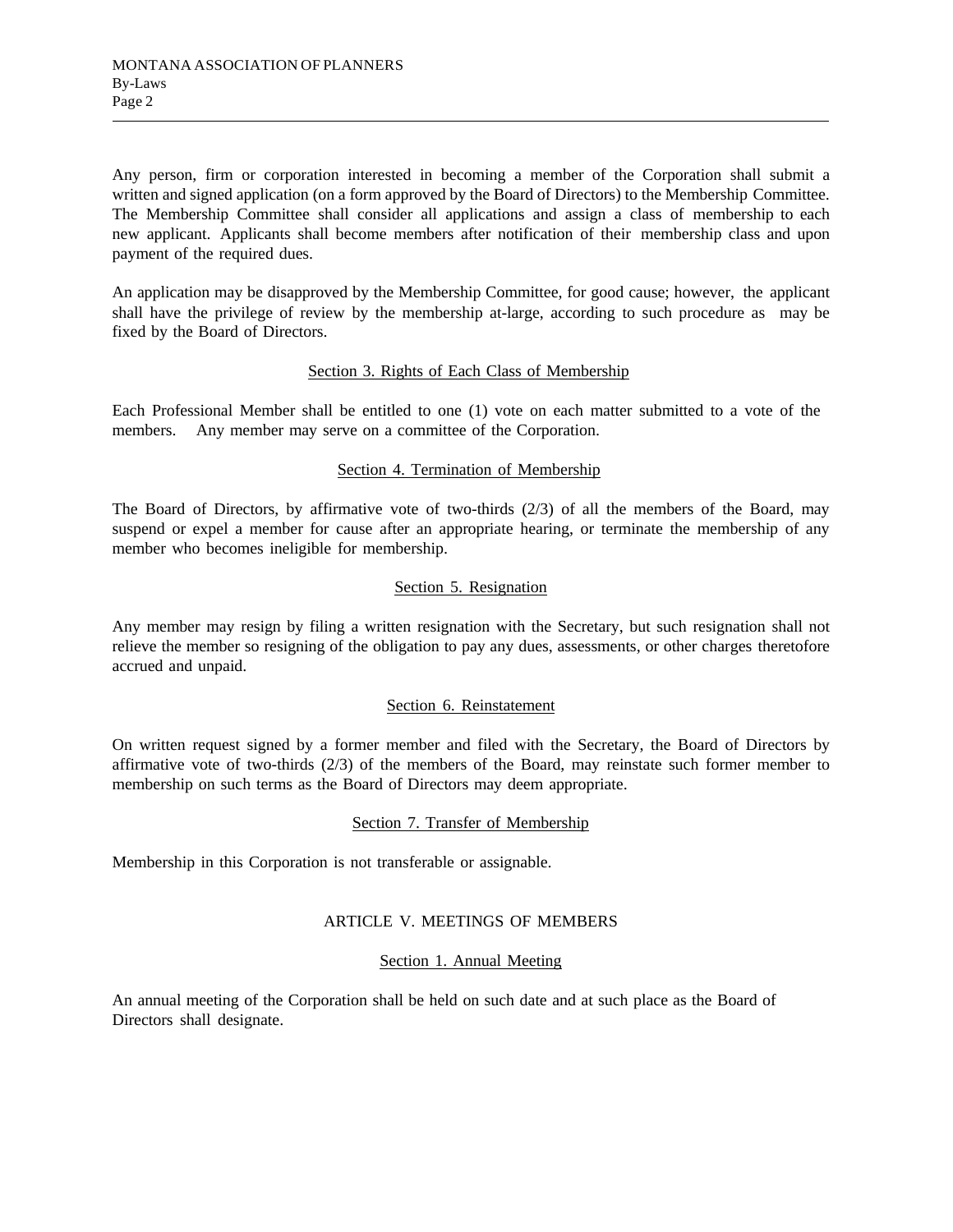### Section 2. Special Meeting

Special meetings of the members may be called by the President, the Board of Directors, or by a majority of the members having voting rights, at a place designated by the Board of Directors. If no designation is made, the place of meeting shall be the principal office of the Corporation in the State of Montana.

# Section 3. Notice of Meeting

Written or printed notice stating the place, day, and hour of any meeting of members shall be delivered either personally or by mail, to each member entitled to vote at each meeting, not less than ten (10) nor more than sixty (60) days before the date of such meeting, by or at the direction of the President, or the Secretary, or the officers or persons calling the meeting. In case of a special meeting or when required by statute or by those Bylaws, the purpose or purposes for which the meeting is called shall be stated in the notice. If mailed, the notice of a meeting shall be deemed to be delivered when deposited in the United States mail addressed to the member at his address as it appears on the records of the Corporation, with postage thereon paid.

## Section 4. Quorum

A majority of voting members shall constitute a quorum.

## Section 5. Proxies

At any meeting of members, a member entitled to vote may vote by proxy executed in writing by the member or by his/her duly authorized attorney in fact. No proxy shall be valid after three (3) months from the date of its execution, unless otherwise provided in the proxy.

## Section 6. Voting by Mail

Any action for which a vote of membership is required or desired, may be conducted by mail or electronically in such manner as the Board of Directors may determine.

# ARTICLE VI. BOARD OF DIRECTORS

## Section 1. General Powers

The affairs of the Corporation shall be managed by its Board of Directors. Directors must be residents of the State of Montana and must be members of the Corporation.

## Section 2. Number, Tenure and Qualifications.

The Board of Directors shall be composed of twelve (12) members elected from the general membership. Only Professional Members shall be entitled to serve on the Board of Directors. Each Director shall serve a two (2) year term from July 1 to June 30 of each year, with six (6) Directors elected during odd numbered years and the remaining six (6) during even numbered years. At the expiration of any term, any Director may be re-elected.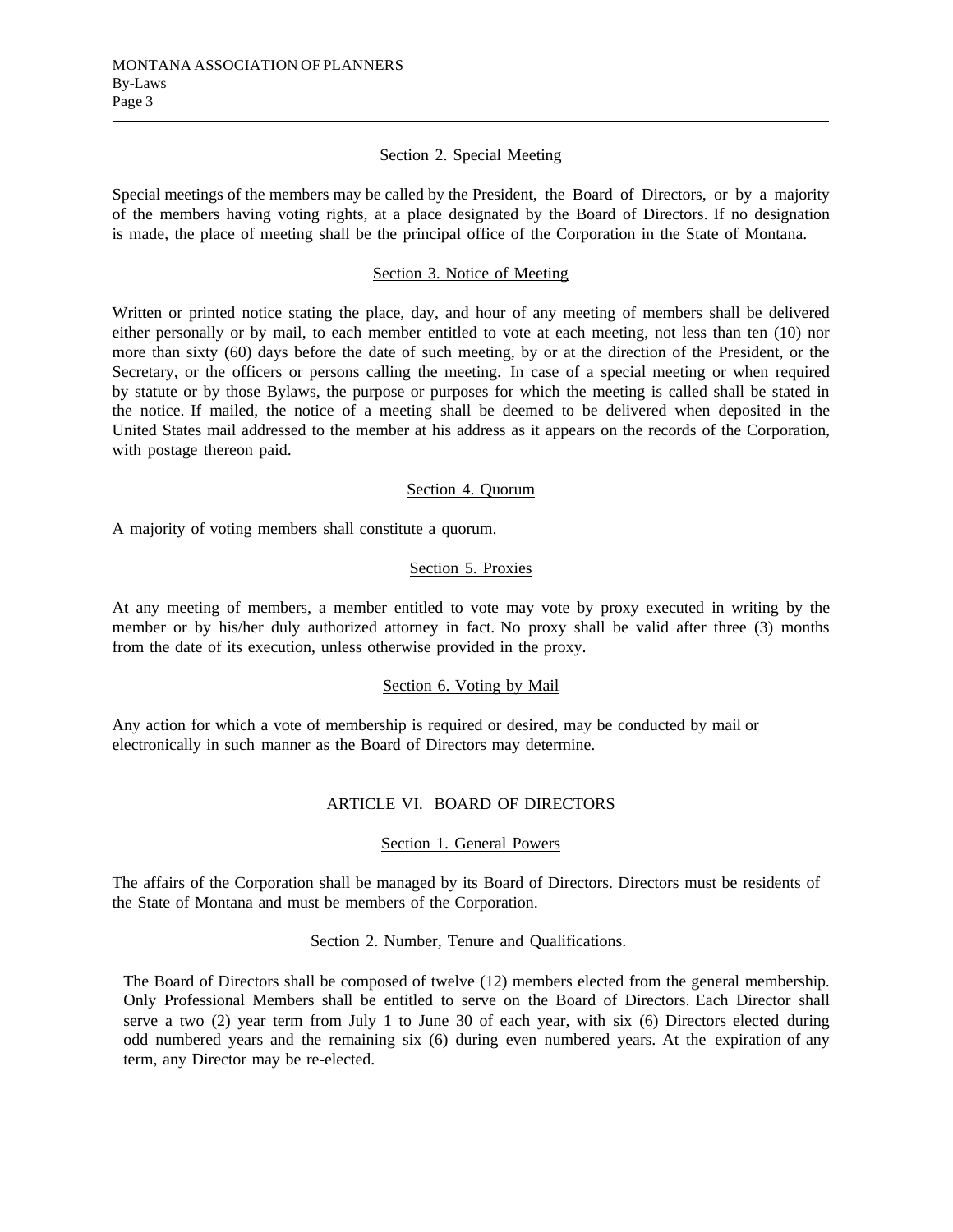## Section 3. Regular Meetings.

A regular meeting of the Board of Directors shall be held without any other notice than by this Bylaw on the same date, and at the same place as, the annual meeting of members. The Board of Directors may provide, by resolution, the time and place for holding additional regular meetings without other notice than such resolution. Additional regular meetings shall be held at the principal office of the Corporation in the absence of any designation of place or resolution.

The President shall preside at each Board meeting, or in his or her absence, the Vice President shall preside. If both the President and Vice President are absent, the Board, by a majority of those present, shall elect one Director to preside over the meeting.

Roberts Rules of Orders shall be followed at all meetings.

## Section 4. Special Meetings

Special meetings of the Board of Directors may be called by or at the request of the President or by a majority of the Board, and shall be held at the principal office of the Corporation or at such other place as the Directors may determine. Under special circumstances involving urgency or safety considerations associated with travel to the meeting, business may be conducted by a quorum of the Board linked by telephone, visual conferencing media, or electronic mail. In such cases, as with all meetings of the Board, meeting minutes shall be prepared by the Secretary and be subject to approval by the Board at the next regular meeting.

# Section 5. Notice

Notice of any special meeting of the Board of Directors shall be given at least two (2) days previously thereto by written notice delivered personally or sent by mail or electronic mail to each Director at his/her address as shown by the records of the Corporation. If mailed, such notice shall be deemed to be delivered when deposited in the United States mail in a sealed envelope so addressed, with postage thereon prepaid.

Any Director may waive notice of any meeting. The attendance of a Director at any meeting shall constitute a waiver of notice of such meeting, except where a Director attends a meeting for the express purpose of objecting to the transaction of any business because the meeting is not lawfully called or convened. The business to be transacted at the meeting need not be specified in the notice or waiver of notice of such meeting, unless specifically required by law or by these Bylaws.

## Section 6. Quorum

A majority of the Board of Directors shall constitute a quorum for the transaction of business at any meeting of the Board. Video, telephone, or computer conferencing with a majority of Directors participating may be used to satisfy the quorum requirements. If less than a majority of the Directors are present at any meeting, a majority of the Directors present may adjourn the meeting from time to time without further notice.

## Section 7. Board Decisions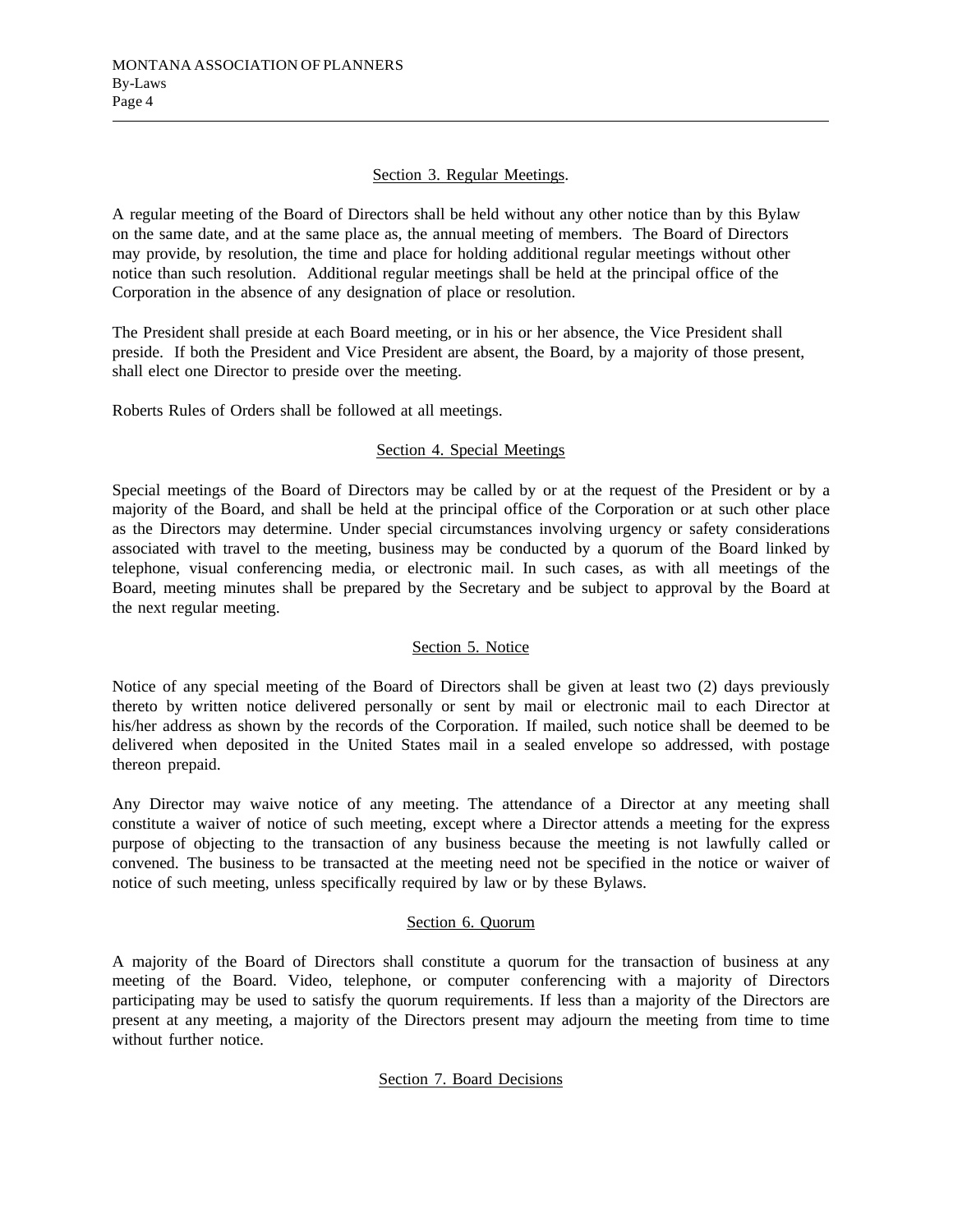The act of a majority of the Board of Directors present at a meeting at which a quorum is present shall be the act of the Board of Directors, unless the act of a greater number is required by law or by these Bylaws.

## Section 8. Vacancies

Any vacancy occurring in the Board of Directors and any Directorship to be filled by reason of an increase in the number of Directors shall be filled by the Board of Directors.

A Director appointed to fill a vacancy shall serve for the unexpired term of his/her predecessor in office and shall be subject to the approval of a majority vote of the Board of Directors.

#### Section 9. Compensation

The Board of Directors as such shall not receive any stated salaries for their services, but by resolution of the Board of Directors a fixed sum and expenses of attendance, if any, may be allowed for attendance at any regular or special meeting of the Board. Nothing herein contained shall be construed to preclude any member of the Board of Directors from serving the Corporation in any other capacity and receiving compensation therefore.

## ARTICLE VII. ELECTIONS

### Section 1. Nominations

The Board of Directors and the general membership shall nominate candidates to the Board of Directors. The President will call for nominations from the general membership.

## Section 2. Balloting

Election shall be conducted by electronic ballot sent or delivered to all members at least fifteen (15) days prior to the date upon which the Election Committee shall designate for the receipt of all ballots. The Election shall be completed prior to July 1.

## Section 3. Other Procedures

The Board of Directors may establish other election procedures.

# ARTICLE VIII. OFFICERS

### Section 1. President

The President will be elected annually by the Board of Directors at the first regular Board of Directors meeting after the annual elections and as close to July 1 as possible.

### Section 2. Vice President

The Vice President will be elected annually by the Board of Directors at the first regular Board of Directors meeting after the annual elections and as close to July 1 as possible. The Vice President shall preside over any Board of Directors meeting in the absence of the President.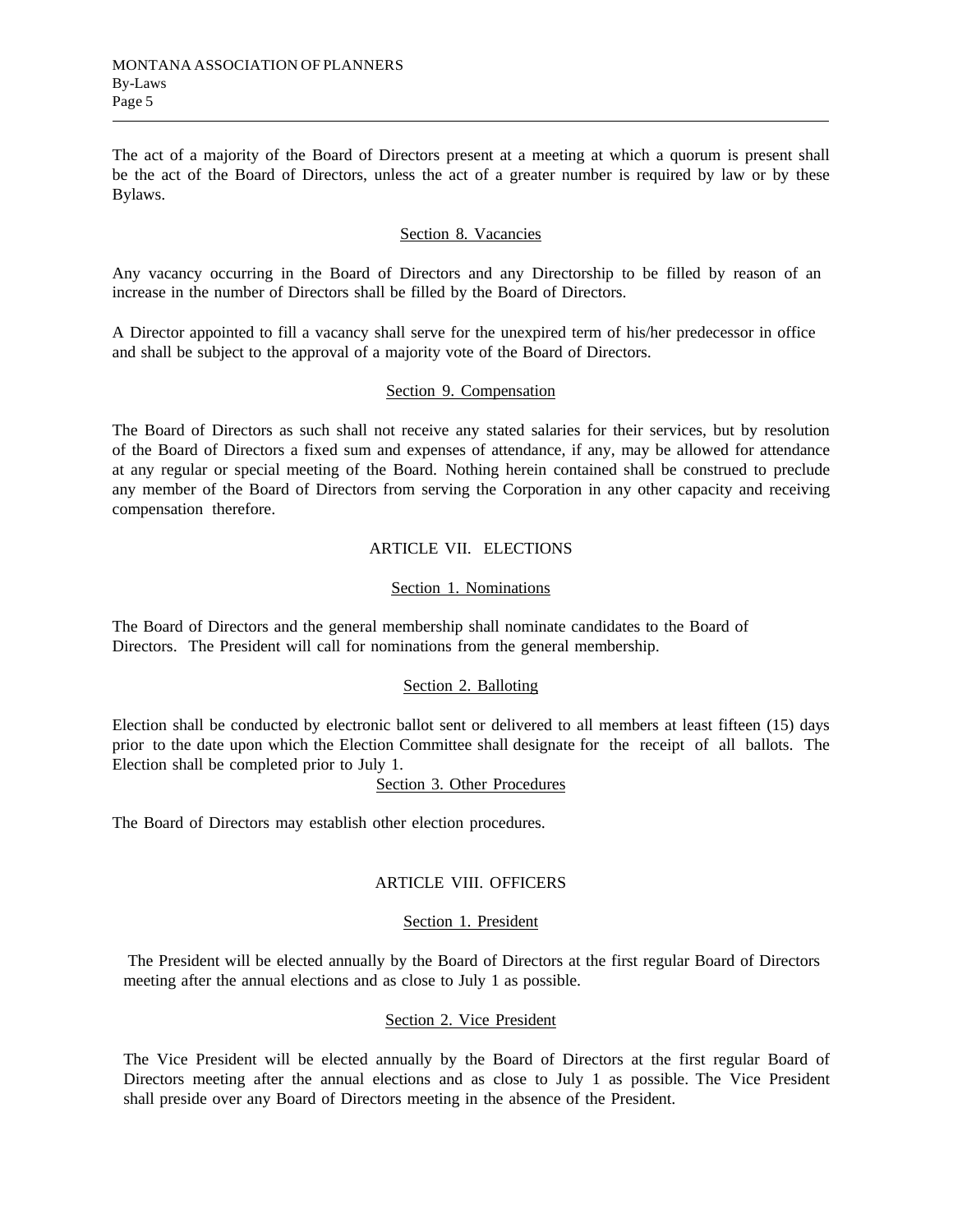## Section 3. Secretary and Treasurer

The Secretary and the Treasurer shall be two separate offices. Both the Secretary and Treasurer shall be appointed by the President from the membership of the Board of Directors.

## Section 4. Vacancies

Any vacancy in any office because of the death, resignation, removal, disqualification, or otherwise, may be filled by the Board of Directors for the unexpired portion of the term.

## Section 5. Removal

Any officer or Director, elected or appointed, may be removed by a two-thirds (2/3) vote of the Board of Directors whenever, in its judgment, the best interests of the Corporation would be served thereby, but such removal shall be without prejudice to the contract rights, if any, of the officer or Director so removed.

## Section 6. Powers and Duties

The several officers shall have such other powers and shall perform such duties as may from time to time be specified in resolutions or other directives of the Board of Directors. In the absence of such specifications each officer shall have the powers and authority and shall perform and discharge the duties of officers of the same title serving in nonprofit corporations having the same or similar general purposes and objectives as this Corporation.

## Section 7. Terms of Office

President and Vice President shall begin their duties from the date of election and continue in office until new officers are elected the following year. The Secretary and Treasurer shall serve during the term of the President. If an officer's term expires after the date their term on the Board of Directors expires, the office shall be filled per Section 4, "Vacancies."

# ARTICLE IX. COMMITTEES

## Section 1. Committees of Directors

A) The Board of Directors shall maintain the following Standing Committees: Membership, Legislation, Public Education, Professional Development, and Western Planning Resources, Inc. The Board of Directors shall solicit the members of the Standing Committees from the general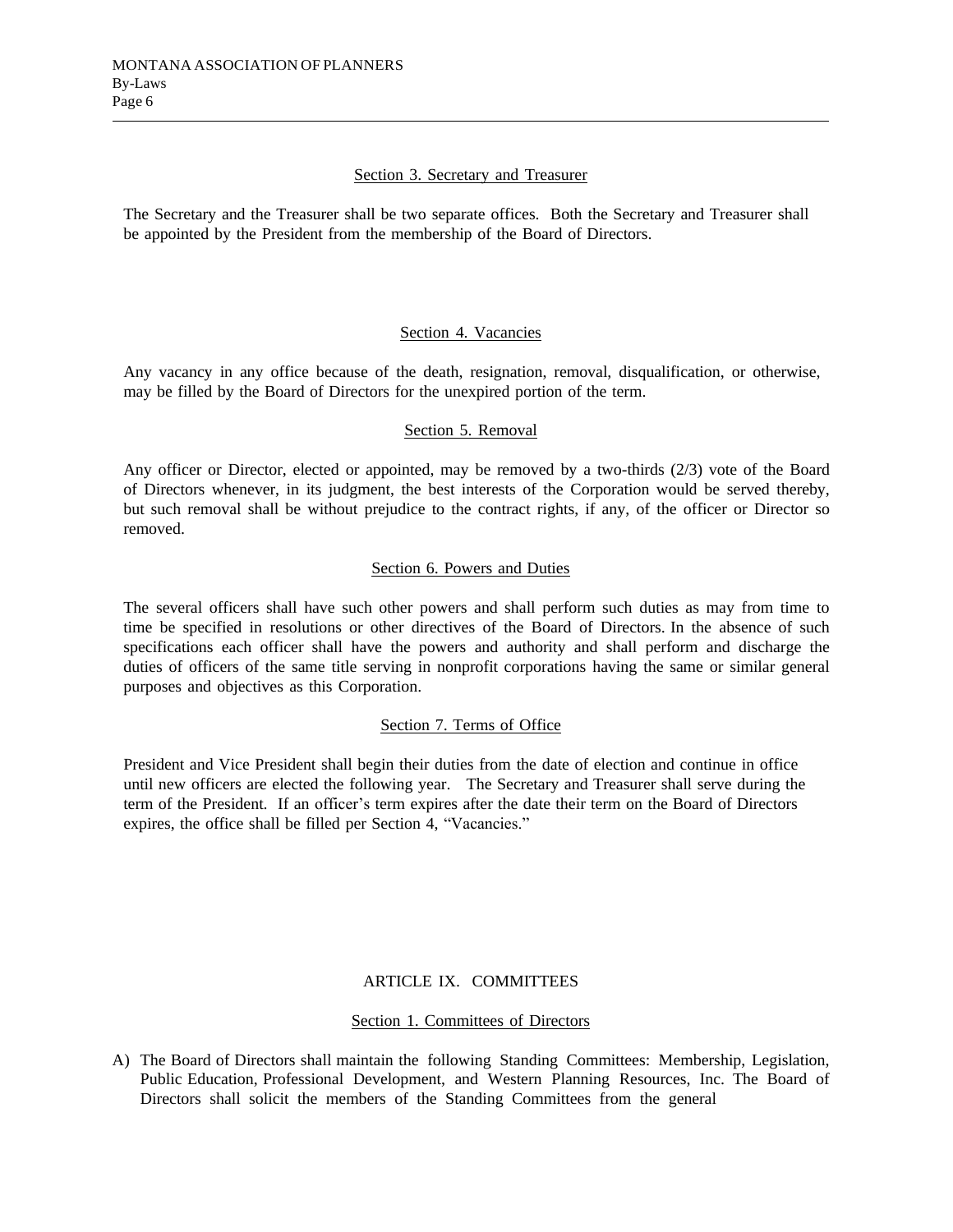membership. Whenever possible, each committee shall have no fewer than three (3) persons, including at least one Director. Terms of committee members shall be from July 1 to June 30 of each year, unless otherwise designated by a majority vote of the Board of Directors.

- B) The Board of Directors, by resolution adopted by a majority of its members may establish one or more special committees. Each of these special committees shall consist of one or more Directors, which, to the extent provided in such resolution, shall have and exercise the authority of the Board of Directors in the management of the Corporation; but the designation of such committees and the delegation thereto of authority shall not operate to relieve the Board of Directors, or any individual member of the Board of Directors, of any responsibility imposed on it or him/her by law. Unless otherwise specified in these Bylaws, Committee appointments shall be made in July of each year.
- C) Any vacancy occurring in the Committees by death, resignation, withdrawal from membership or otherwise shall be filled by a majority vote of all the remaining members of the committee. Any person so elected shall serve for the remainder of the term of his/her predecessor.
- D) The committee, when formed, shall organize itself, shall elect from its members a Chairman and a Secretary, and shall perform the functions and discharge the duties as are given to the committee elsewhere in these Bylaws, or by resolution of the Board of Directors, or by resolution of the members.
- E) There is a Western Planning Resources Incorporated (WPRI, Western Planner) Committee.
	- 1. The purpose of the Committee is to represent MAP on the WPRI Board of Directors, to provide communication between MAP and WPRI, to write and solicit articles for the Western Planner magazine and newsletter, and to carry out other activities that benefit both MAP and WPRI.
	- 2. There shall be at least three members on the Committee: the official MAP representative to WPRI, the MAP associate editor for WPRI and another MAP member.
	- 3. The official representative may act on behalf of MAP, with the input of the MAP Board, regarding WPRI matters.
	- 4. Any financial commitments between MAP and WPRI require prior approval of the MAP board.
	- 5. The official representative or the associate editor shall make regular reports to the MAP Board on matters of mutual interest to WPRI and MAP.

# ARTICLE X. CONTRACTS, CHECKS, DEPOSITS, AND FUNDS

## Section 1. Contracts

The Board of Directors may authorize any officer or officers, agent or agents of the Corporation, in addition to the officers so authorized by these Bylaws, to enter into any contract or execute and deliver any instrument in the name of and on behalf of the Corporation, and such authority may be general or may be confined to specific instance.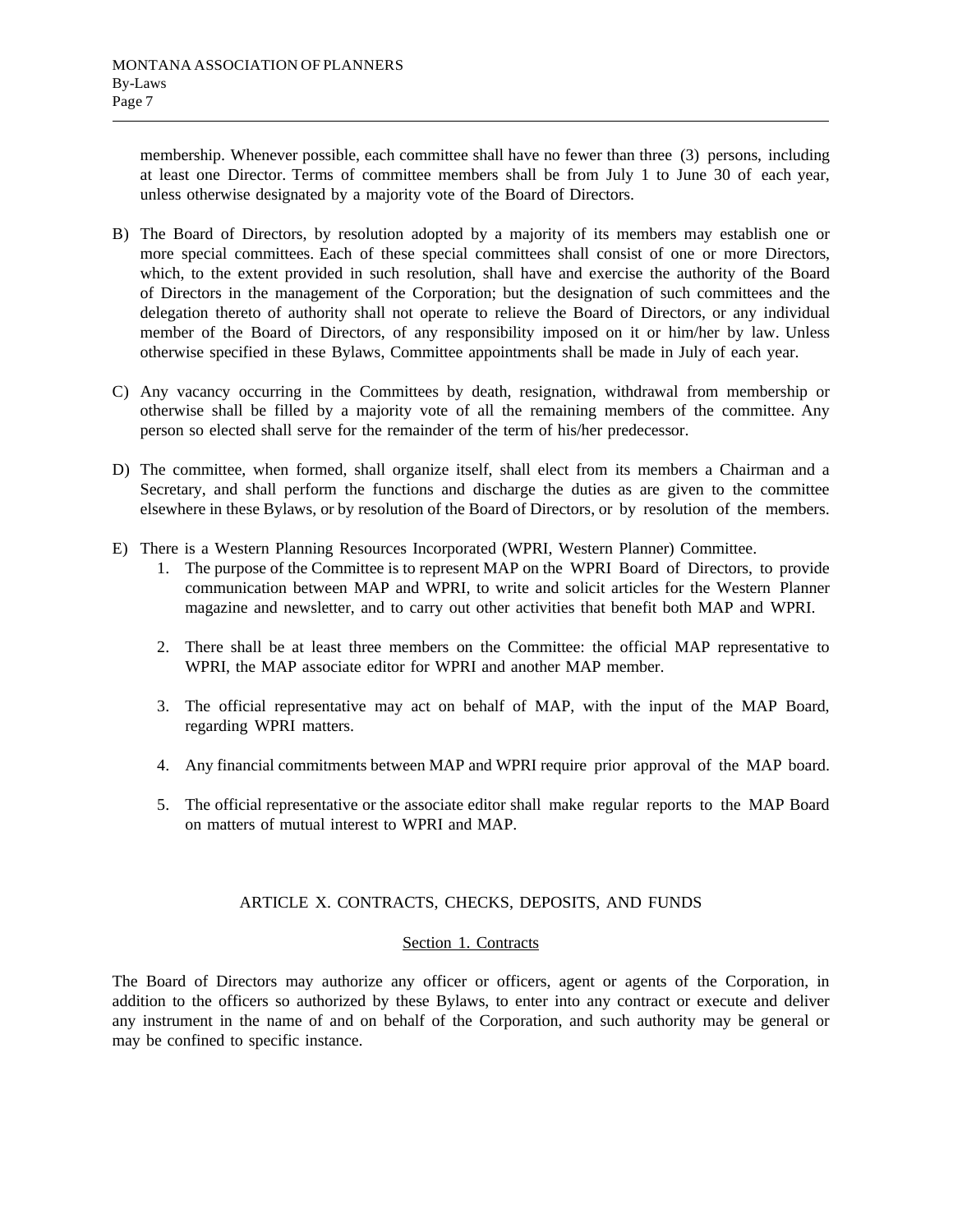## Section 2. Checks, Drafts or Orders

All checks, drafts, or orders for the payment of money, notes, or other evidences or indebtedness issued by the name of the Corporation, shall be signed by such officer or officers, agent or agents of the Corporation, and in such manner as shall from time to time be determined by resolution of the Board of Directors. In the absence of such determination by the Board of Directors, such instruments shall be signed by the Treasurer or an Assistant Treasurer and countersigned by the President or Vice-President of the Corporation.

## Section 3. Deposits

All funds of the Corporation shall be deposited from time to time to the credit of the Corporation in such banks, trust companies, or other depositories as the Board of Directors may select.

### Section 4. Gifts

The Board of Directors may accept on behalf of the Corporation any contribution, gift, bequest, or devise for any purpose of the Corporation.

# ARTICLE XI. BOOKS AND RECORDS

The Corporation shall keep correct and complete books and records of account and shall also keep minutes of the proceedings of its members, Board of Directors, committees having and exercising any of the authority of the Board of Directors, and the Membership Committee, and shall keep at the principal office a record giving the names and addresses of the members entitled to vote. All books and records of the Corporation may be inspected by any member, or his/her agent or attorney for any proper purpose at any reasonable time.

## ARTICLE XII. FISCAL YEAR

The Corporation's fiscal year shall begin on the first day of July of each year and end on the thirtieth day of June in each year.

# ARTICLE XIII. DUES

#### Section 1. Annual Dues

The Board of Directors shall determine by a majority vote the amount of initiation fee, if any, and annual dues payable to the Corporation by members of each class, and shall give appropriate notice to the members.

## Section 2. Payment of Dues